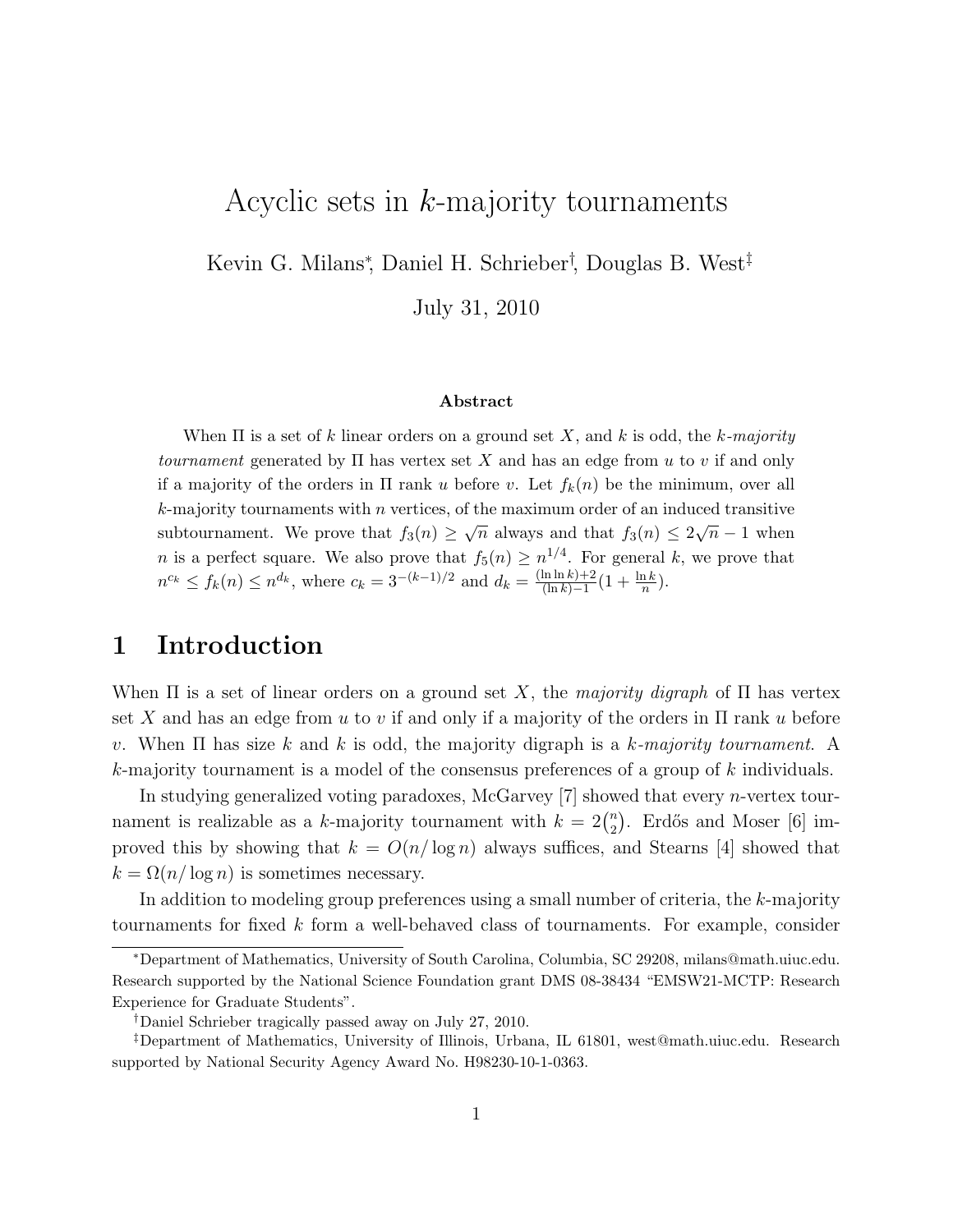domination. The *domination number* of a directed graph D, denoted  $\gamma(D)$ , is the minimum size of a vertex subset S such that each vertex not in S has an immediate predecessor in S. In general, Erdős [5] showed that *n*-vertex tournaments can have domination number  $\Omega(\log n)$ . In contrast, for k-majority tournaments the domination number is bounded; Alon *et al.*  $[8]$ proved that every k-majority tournament has domination number at most  $O(k \log k)$  and constructed k-majority tournaments with domination number at least  $\Omega(k/\log k)$ .

A set of vertices in a tournament is *acyclic* if the subtournament induced by it contains no cycle. Let  $a(D)$  denote the maximum size of an acyclic set in D. Erdős and Moser [6] showed that every *n*-vertex tournament has an acyclic set of size at least  $|\lg n| + 1$ , where "lg" denotes log<sub>2</sub>. Furthermore, they showed by a probabilistic argument that almost every n-vertex tournament T satisfies  $a(T) \leq 2|\lg n| + 1$ .

In contrast, every *n*-vertex k-majority tournament has an acyclic set whose size is bounded below by a polynomial in  $n$ . Let

 $f_k(n) = \min\{a(T): T \text{ is an } n\text{-vertex } k\text{-majority tournament}\}.$ 

We prove that  $f_3(n) \geq \sqrt{n}$  always and that  $f_3(n) \leq 2\sqrt{n} - 1$  when n is a perfect square. We also prove that  $f_5(n) \geq n^{1/4}$ . For general k, we prove that  $n^{c_k} \leq f_k(n) \leq n^{d_k}$ , where  $c_k = 3^{-(k-1)/2}$  and  $d_k = \frac{1 + \lg \lg k}{-1 + \lg k} (1 + \frac{\lg k}{n})$ . In proving the upper bound on  $f_k(n)$ , we use the existence of an r-vertex tournament T with  $a(T) \leq 2 \lg r + 1$ .

In discussing acyclic sets in tournaments, we use the elementary characterizations of such sets. A set is acyclic if and only if the subtournament induced by it is transitive, which holds if and only if it induces no triangle, where a triangle is a (directed) 3-cycle. We also use the Erdős–Szekeres Theorem.

**Theorem** (Erdős–Szekeres [3]). Every list of more than  $(r-1)(s-1)$  distinct integers has a monotone increasing sublist of length r or a monotone decreasing sublist of length s.

Let  $\Pi$  be a set of linear orderings of a ground set X. A set of elements of X is  $\Pi$ consistent if it appears in the same order in each member of  $\Pi$ . When  $\Pi$  has even size, a set S of elements of X is  $\Pi$ -neutral if for all distinct  $u, v \in S$ , element u appears before element v in exactly half the members of Π. Note that if S is  $\{\pi_1, \pi_2\}$ -neutral, then  $\pi_1$ ranks the elements of S in reverse order from  $\pi_2$ . We use the following rephrasing of the Erdős–Szekeres Theorem.

**Theorem** (Erdős–Szekeres [3]). If  $\pi_1$  and  $\pi_2$  are linear orderings of a set X with  $|X| >$  $(r-1)(s-1)$ , then X has a  $\{\pi_1, \pi_2\}$ -consistent set of size r or a  $\{\pi_1, \pi_2\}$ -neutral set of size s.

*Proof.* Rename the elements of X so that  $\pi_1$  is the identity ordering  $(1, \ldots, n)$ , and apply the Erdős–Szekeres Theorem to  $\pi_2$ .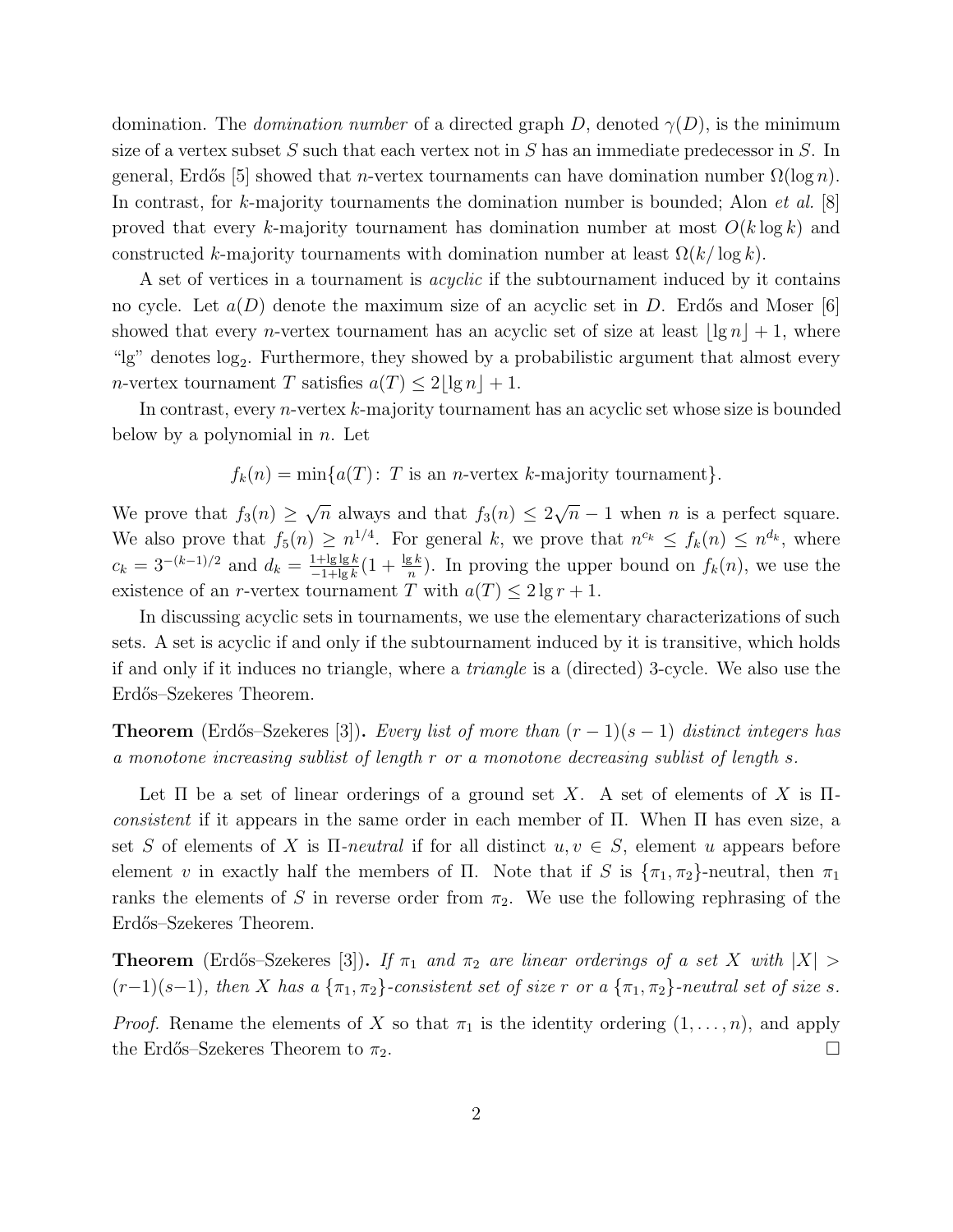Acyclic sets in tournaments are related to independent sets and cliques in graphs; let  $\alpha(G)$  and  $\omega(G)$  denote the maximum sizes of a clique and an independence set in a graph G, respectively. Let  $|n| = \{1, \ldots, n\}$ . Graphs and tournaments with vertex set  $|n|$  correspond as follows: two vertices are adjacent in  $G$  if and only if the edge joining them in  $T$  points from the smaller vertex to the larger. Every clique or independent set in  $G$  is acyclic in  $T$ , so  $a(T) \ge \max\{\alpha(G), \omega(G)\}.$ 

Although acyclic sets in T need not be cliques or independent sets in  $G$ , still the Erdős– Szekeres Theorem yields an upper bound. Let S be a largest acyclic set in T. Let  $\pi_1$  be the restriction to S of the usual ordering of  $[n]$ , and let  $\pi_2$  be the transitive order formed by S in T. Now any  $\{\pi_1, \pi_2\}$ -neutral set is an independent set in G, and any  $\{\pi_1, \pi_2\}$ -consistent set is a clique in G. Hence the Erdős–Szekeres Theorem implies  $\max\{\alpha(G), \omega(G)\} \geq \sqrt{|S|}$ , or  $a(T) \leq (\max{\{\alpha(G), \omega(G)\}})^2$ .

## 2  $k = 3$  and  $k = 5$

In this section, we prove bounds on  $f_k(n)$  when k is 3 or 5. When  $k = 3$ , our upper and lower bounds differ only by a factor of 2.

Beame and Huynh-Ngoc [2] gave a simple argument that when  $\{\pi_1, \pi_2, \pi_3\}$  is a set of three orderings of [n], there is a  $\{\pi_i, \pi_j\}$ -consistent set of size  $n^{1/3}$  for some  $i, j \in \{1, 2, 3\}$ . Beame, Blais, and Huynh-Ngoc [1] proved that for integers n and k with  $k \geq 3$  and  $n \geq k^2$ , there is a set of k orderings of  $[n]$  in which no two orderings have a consistent set of size greater than  $16(nk)^{1/3}$ .

When two of three orderings are consistent on a set, that set is acyclic in the resulting 3-majority tournament. Thus  $f_3(n) \geq n^{1/3}$  using only sets that are consistent in two of the orders. By considering also acyclic sets that are neutral in the first two orders, we improve the lower bound.

# Proposition 2.1.  $f_3(n) \geq \sqrt{n}$ .

*Proof.* Let T be an *n*-vertex 3-majority tournament realized by  $\{\pi_1, \pi_2, \pi_3\}$ . By the Erdős– Szekeres Theorem, there is a  $\{\pi_1, \pi_2\}$ -consistent set of size at least  $\sqrt{n}$  or a  $\{\pi_1, \pi_2\}$ -neutral set of size at least  $\sqrt{n}$ . In the first case, this set is acyclic.

Otherwise, let S be a  $\{\pi_1, \pi_2\}$ -neutral set of size at least  $\sqrt{n}$ . Since S is  $\{\pi_1, \pi_2\}$ -neutral, it follows that S induces a transitive subtournament of T with vertices in the same order as in  $\pi_3$ . Hence S is acyclic.

Despite the simplicity of Proposition 2.1, the bound is not far from optimal.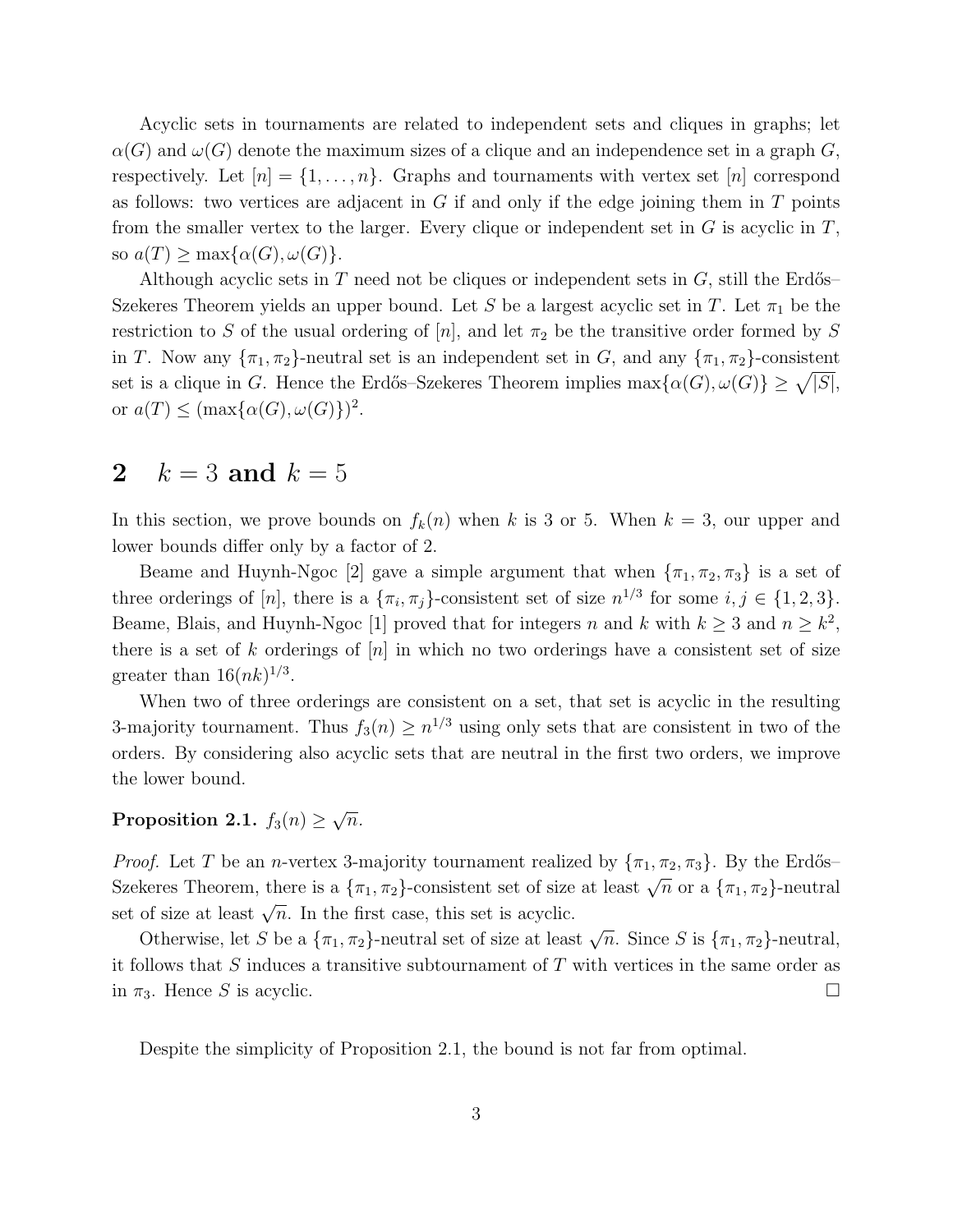**Theorem 2.2.** If n is a perfect square, then  $f_3(n) \leq 2\sqrt{n} - 1$ .

*Proof.* Let  $n = r^2$ , and let  $X = [r] \times [r]$ . View X as labeling points in the first quadrant of the plane, so that  $(x_1, x_2)$  gives (column, row) index pairs. We define orderings  $\pi_1, \pi_2, \pi_3$  of X and argue that  $a(T) \leq 2r - 1$ , where T is the resulting 3-majority tournament on X.

$$
(u_1, u_2) < (v_1, v_2) \text{ in } \pi_1 \iff u_2 < v_2 \text{ or } (u_2 = v_2 \text{ and } u_1 < v_1)
$$
\n
$$
(u_1, u_2) < (v_1, v_2) \text{ in } \pi_2 \iff u_2 > v_2 \text{ or } (u_2 = v_2 \text{ and } u_1 < v_1)
$$
\n
$$
(u_1, u_2) < (v_1, v_2) \text{ in } \pi_3 \iff u_1 > v_1 \text{ or } (u_1 = v_1 \text{ and } u_2 < v_2).
$$

Since these are all lexicographic orderings (up to symmetry), they are linear orderings.

Consider distinct vertices u and v, with  $u = (u_1, u_2)$  and  $v = (v_1, v_2)$ . If u and v differ in both coordinates, then  $uv \in E(T)$  if and only if  $u_1 > v_1$ . Indeed,  $\{u, v\}$  is  $\{\pi_1, \pi_2\}$ -neutral;  $\pi_3$  breaks the tie by putting the vertex with larger first coordinate first. If  $u_2 = v_2$ , then  $uv \in E(T)$  if and only if  $u_1 < v_1$ . If  $u_1 = v_1$ , then  $uv \in E(T)$  if and only if  $u_2 < v_2$ .

For  $i, j \in [r]$ , let  $R_i = \{(u_1, u_2) \in X: u_2 = i\}$  and  $C_j = \{(u_1, u_2) \in X: u_1 = j\}$ . Let S be an acyclic subset of T. We prove  $|S| \leq 2r - 1$  by mapping the vertices in S to represent distinct elements of  $\{R_i: i \in [r] - \{1\}\} \cup \{C_j: j \in [r]\}.$  For each column  $C_j$  that intersects S, let the lowest vertex in  $S \cap C_j$  (smallest second coordinate) represent  $C_j$ . Every other vertex in S represents the row containing it. No vertex represents  $R_1$ , because this vertex would be the lowest in its column and represent the column instead.

By construction, no two vertices represent the same column. If two vertices  $u$  and  $v$ represent the same row  $R_i$ , then  $u = (u_1, i)$  and  $v = (v_1, i)$ ; we may assume that  $u_1 < v_1$ . Since u represents  $R_i$ , some vertex w in S is in the same column as u but has a smaller second coordinate. That is,  $w = (u_1, k)$  with  $k < i$ . Now uv, vw, and wu are edges in T, contradicting that S is an acyclic set.  $\Box$ 

Proposition 2.1 and Theorem 2.2 combine to give general bounds on  $f_3(n)$ .

# Corollary 2.3.  $\sqrt{n} \le f_3(n) < 2\sqrt{n} + 1$ .

*Proof.* The lower bound is Proposition 2.1. For the upper bound, let  $n'$  be the smallest perfect square that is at least n; note that  $\sqrt{n'} - \sqrt{n} < 1$ . By the monotonicity of f and Theorem 2.2,  $f_3(n) \le f_3(n') \le 2\sqrt{n'} - 1 < 2\sqrt{n} + 1$ .

We now consider  $k = 5$ . Because adding a linear ordering and its reverse to  $\Pi$  does not change the majority digraph, every k-majority tournament is a  $(k+2)$ -majority tournament, and hence  $f_{k+2}(n) \leq f_k(n)$ . This observation yields the best upper bound we currently have on  $f_5(n)$ , which is  $f_5(n) \le f_3(n) < 2\sqrt{n} + 1$ . One would expect  $f_5(n)$  to be strictly smaller than  $f_3(n)$ , and indeed our lower bound for  $f_5(n)$  is smaller than that for  $f_3(n)$ .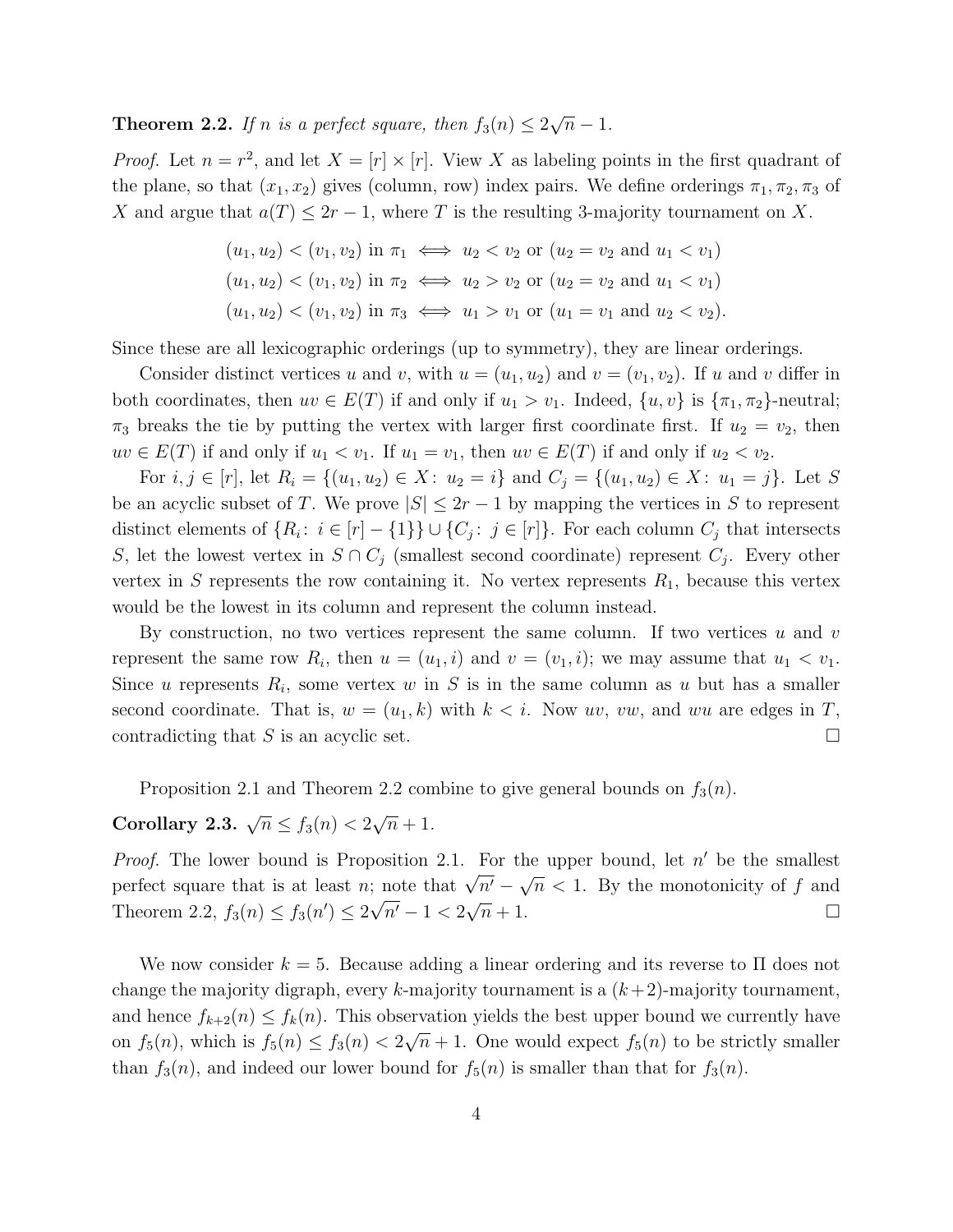**Theorem 2.4.**  $f_5(n) \ge n^{1/4}$ .

*Proof.* Let T be an n-vertex 5-majority tournament realized by  $\{\pi_1, \ldots, \pi_5\}$ . Apply the Erdős–Szekeres Theorem to  $\pi_1$  and  $\pi_2$  to obtain a  $\{\pi_1, \pi_2\}$ -consistent or a  $\{\pi_1, \pi_2\}$ -neutral set S of size at least  $\sqrt{n}$ . Let  $r = |S|$ . If S is  $\{\pi_1, \pi_2\}$ -neutral, then the subtournament on S is an r-vertex 3-majority tournament realized by  $\{\pi_3, \pi_4, \pi_5\}$ . By Proposition 2.1, S contains an acyclic set of size  $\sqrt{r}$ , and therefore  $a(T) \geq n^{1/4}$ .

Otherwise, S is  $\{\pi_1, \pi_2\}$ -consistent. Let P be the poset that is the intersection of the orders  $\pi_3$ ,  $\pi_4$ , and  $\pi_5$ , so  $u <_P v$  if and only if all three orders list u before v. Let P' be the subposet of P on S. If P has no chain with more than t elements, then iteratively stripping off the antichain of maximal elements yields a partition of  $P$  into at most  $t$  chains. Hence P' contains a chain or an antichain of size at least  $\sqrt{r}$ . The elements of any chain of size at least  $\sqrt{r}$  in P' form a  $\{\pi_3, \pi_4, \pi_5\}$ -consistent set, and this set is acyclic in T.

If there is no such chain, then P' has an antichain A of size at least  $\sqrt{r}$ . Any two elements in A appear in both orders among  $\{\pi_3, \pi_4, \pi_5\}$ . Therefore, A induces a transitive subtournament, ordered by the common restriction to A of  $\pi_1$  and  $\pi_2$ . Again  $a(T) \geq n^{1/4}$ .

### 3 General odd  $k$

In this section we present bounds on  $f_k(n)$  for general k. Our bounds are far apart when k is large, but they do show that  $f_k(n)$  has polynomial growth (between powers of n) for all fixed k. The exponents on n in the upper and lower bounds tend to zero as k grows.

Given a family  $\Pi$  of linear orders on  $[n]$ , a set  $S \subseteq [n]$  is  $\Pi$ -homogeneous if there is a linear order L on S and an integer h such that exactly h members of  $\Pi$  list u before v whenever  $u \lt_L v$ . Relative to L, we then say that h is the *signature* of S. When  $|\Pi|$  is odd, a Π-homogeneous set is acyclic in the resulting |Π|-majority tournament. Our argument for the lower bound finds a Π-homogeneous set inductively.

**Theorem 3.1.** Let k be an odd integer. For any family  $\Pi$  of k linear orders on an n-set, there is a  $\Pi$ -homogeneous set of size at least  $n^{c_k}$ , where  $c_k = 3^{-(k-1)/2}$ ; hence  $f_k(n) \geq n^{c_k}$ .

*Proof.* We use induction on k; the claim is trivial for  $k = 1$ . For  $k \geq 3$ , let  $\Pi = {\pi_1, \dots, \pi_k}$ . By the Erdős–Szekeres Theorem, there is a  $\{\pi_{k-1}, \pi_k\}$ -consistent set of size at least  $n^{2/3}$  or a  ${\lbrace \pi_{k-1}, \pi_k \rbrace}$ -neutral set of size at least  $n^{1/3}$ . Call this set S, and let  $\Pi' = {\lbrace \pi'_1 \rbrace}$  $\{\pi'_1, \ldots, \pi'_k\},$  where  $\pi'_j$  $j$  is the restriction of  $\pi_j$  to S. The induction hypothesis yields within S a II'-homogeneous set S' of size at least  $|S|^{c_{k-2}}$ .

If S is  $\{\pi_{k-1}, \pi_k\}$ -neutral, then S' is not only  $\Pi'$ -homogeneous but also  $\Pi$ -homogeneous. We have  $|S'| \ge n^{c_{k-2}/3}$ , which suffices since  $c_k = c_{k-2}/3$ .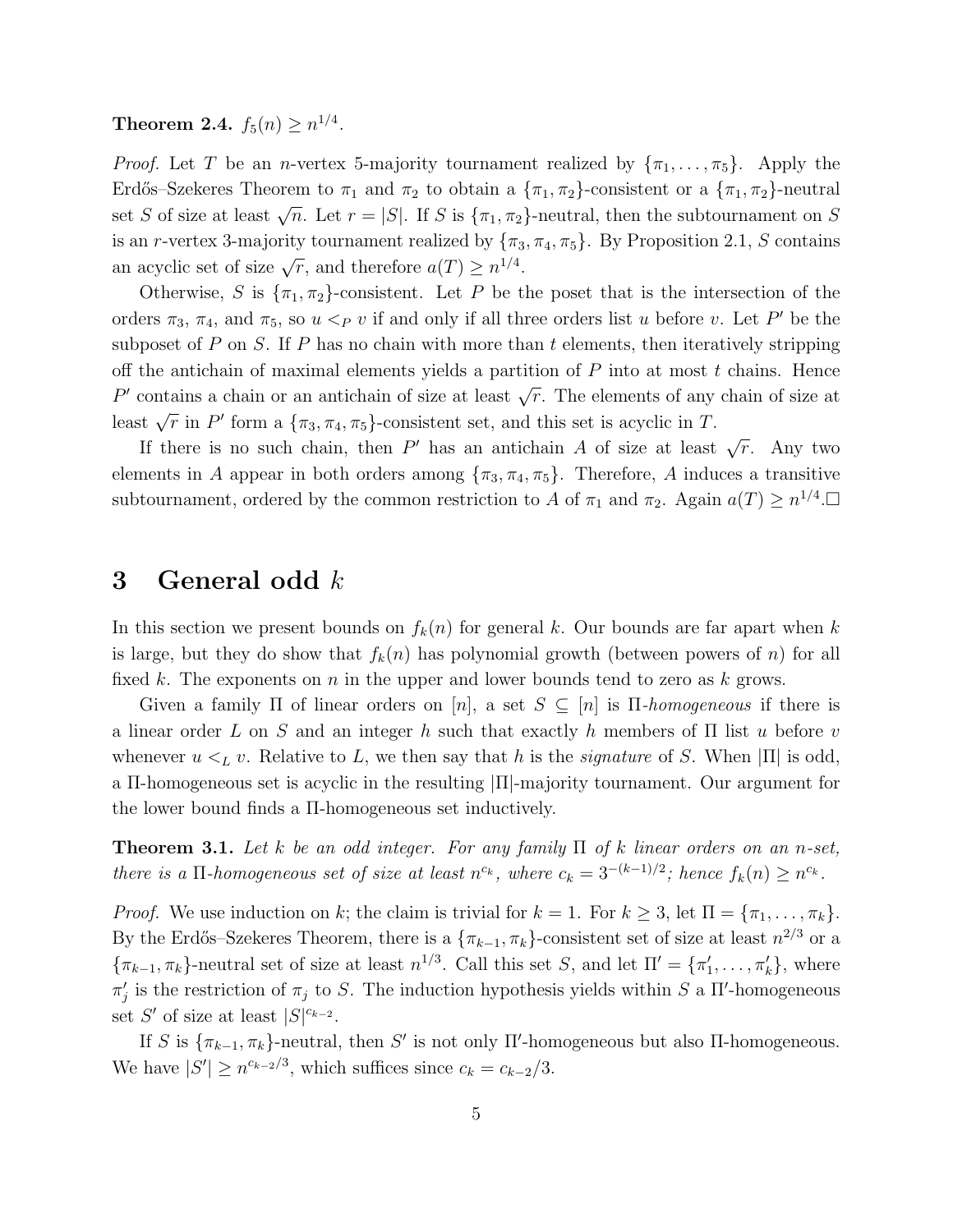Hence we may assume that S is  $\{\pi_{k-1}, \pi_k\}$ -consistent. We cannot conclude that S' is  $\Pi$ -homogeneous, because the ordering  $L_1$  under which S' is  $\Pi'$ -homogeneous may differ from the common ordering  $L_2$  of S' in  $\pi_{k-1}$  and  $\pi_k$ . Apply the Erdős–Szekeres Theorem to  $L_1$ and  $L_2$  to obtain an  $\{L_1, L_2\}$ -consistent or  $\{L_1, L_2\}$ -neutral set  $S''$  of size at least  $\sqrt{|S'|}$ .

Let h be the signature of S' relative to  $L_1$ . Whether S'' is  $\{L_1, L_2\}$ -consistent or  $\{L_1, L_2\}$ neutral, S'' is  $\Pi$ -homogeneous relative to  $L_1$  with signature  $h + 2$  or  $h - 2$ , respectively. Furthermore,  $|S''| \ge \sqrt{|S'|} \ge ((n^{2/3})^{c_{k-2}})^{1/2} \ge n^{c_{k-2}/3} = n$  $c_k$ .

Our upper bound on  $f_k(n)$  for general odd k uses induction on n. We begin with a  $(k+1)$ -vertex tournament  $T_1$  having no large acyclic set; it is a k-majority tournament. We then compose copies of  $T_1$  to obtain larger k-majority tournaments with small acyclic sets.

For tournaments T and T', the *composition*  $T \circ T'$  is the tournament obtained by replacing each vertex u in T with a copy  $T'(u)$  of T' and replacing each edge uv in T with an orientation of a complete bipartite graph with all edges directed from  $T'(u)$  to  $T'(v)$ . Formally, if  $V(T) = [r]$  and  $V(T') = [r']$ , then  $V(T \circ T') = [r] \times [r']$ , and  $(x, x')(y, y')$  is an edge in  $T \circ T'$ if and only if (1)  $xy \in E(T)$  or (2)  $x = y$  and  $x'y' \in E(T')$ .

**Proposition 3.2.** If T and T' are k-majority tournaments, then  $T \circ T'$  is a k-majority tournament.

*Proof.* Let T and T' be k-majority tournaments on  $[r]$  and  $[r']$ , respectively. Let T be realized by  $\{\pi_1, \ldots, \pi_k\}$  and T' be realized by  $\{\sigma_1, \ldots, \sigma_k\}$ . We construct a realizer  $\{\tau_1, \ldots, \tau_k\}$  for  $T \circ T'$  by letting  $\tau_t$  be the linear ordering of  $[r] \times [r']$  obtained by replacing the occurrence of  $i \in [r]$  in  $\pi_t$  with  $(i, \sigma_t(1)), (i, \sigma_t(2)), \ldots, (i, \sigma_t(r'))\}$ , where  $\sigma_t(j)$  is the jth element of  $\sigma_t$ .

Consider an edge  $(x, x')(y, y') \in E(T \circ T')$ . If  $x \neq y$ , then  $xy \in E(T)$ , and hence more than half of  $\pi_1, \ldots, \pi_k$  list x before y. The corresponding orders in  $\{\tau_1, \ldots, \tau_k\}$  list all elements with first coordinate x before all elements with first coordinate y. If  $x = y$ , then  $x'y' \in E(T')$ , and hence more than half of  $\sigma_1, \ldots, \sigma_k$  list  $x'$  before  $y'$ . The corresponding orders in  $\{\tau_1, \ldots, \tau_k\}$  list  $(x, x')$  before  $(y, y')$ . It follows that  $\tau_1, \ldots, \tau_k$  realize  $T \circ T'$  $\Box$ 

Proposition 3.3.  $a(T \circ T') = a(T)a(T')$ .

*Proof.* If S is acyclic in T and S' is acyclic in T', then  $S \times S'$  is acyclic in  $T \circ T'$ , so  $a(T \circ T') \ge a(T) a(T')$ . Conversely, if  $\hat{S}$  is acyclic in  $T \circ T'$ , then let  $S = \{u \in V(T): (u, v) \in \hat{S}\}$ for some  $v \in V(T')$ . Note that S is acyclic in T, since a cycle induced by S lifts to a cycle induced by  $\hat{S}$ . Also, for  $u \in V(T)$ , at most  $a(T')$  vertices with first coordinate u lie in  $\hat{S}$ . Thus  $a(T \circ T') \leq |S| a(T') \leq a(T) a(T')$  $\Box$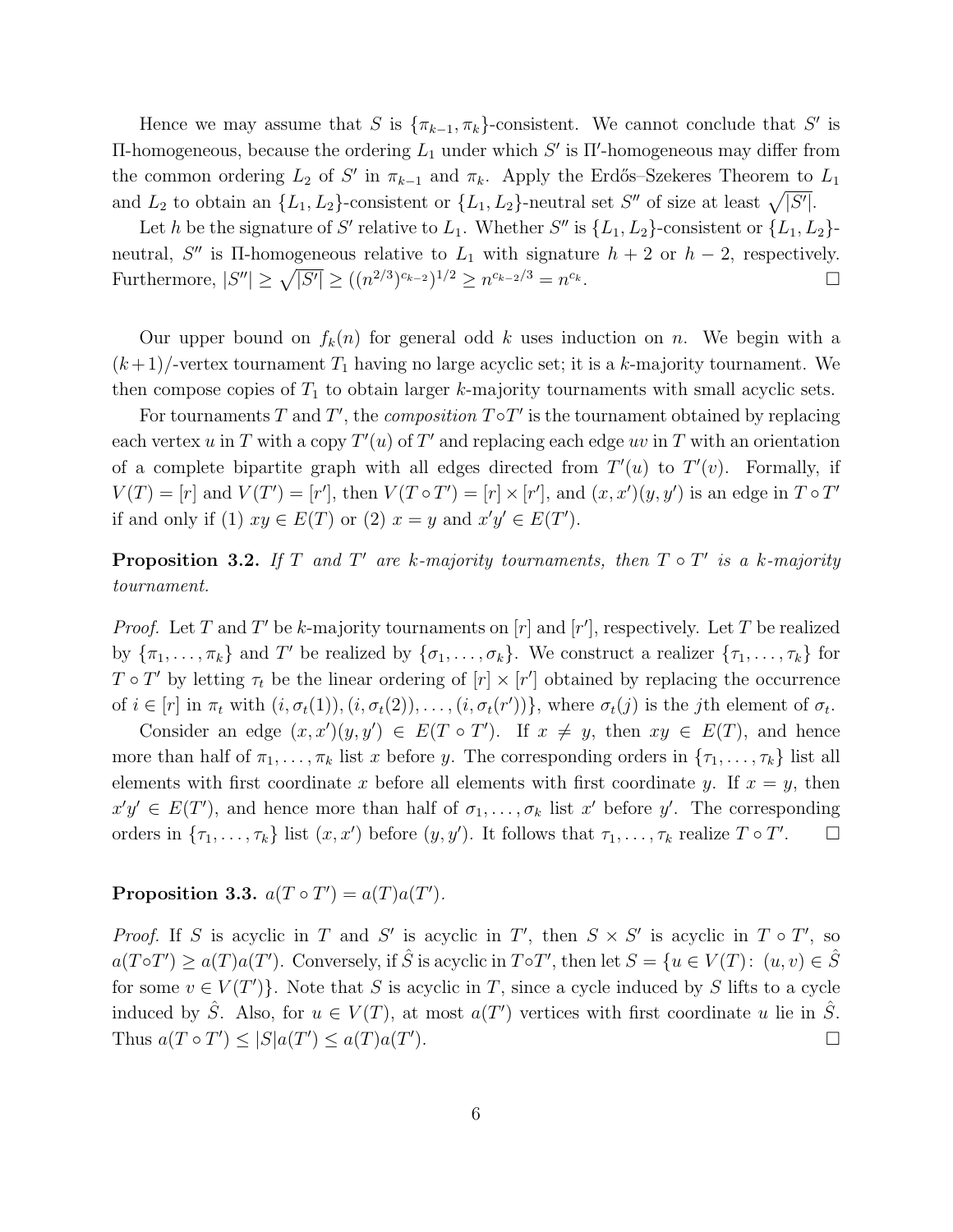**Proposition 3.4.** Let  $T_1$  be an n-vertex tournament, and let  $\alpha = a(T_1)$ . If  $T_j = T_{j-1} \circ T_1$ for  $j > 1$ , then  $a(T_j) = |V(T_j)|^{\frac{\lg \alpha}{\lg n}}$ .

*Proof.* Note that  $|V(T_j)| = n^j$ . Since  $\alpha^{j \lg n} = n^{j \lg \alpha}$ , Proposition 3.3 yields  $a(T_j) = \alpha^j =$  $|V(T_j)|^{\frac{\lg\alpha}{\lg n}}$  $\frac{\lg \alpha}{\lg n}$ .

Proposition 3.4 provides a way of building larger k-majority tournaments from an initial k-majority tournament  $T_1$ ; when  $a(T_1)$  is small, also  $a(T_i)$  is small. A randomized construction produces a tournament with a given number of vertices that has no large acyclic set, but such tournaments typically are not k-majority tournaments. Nevertheless, when the given number of vertices is at most  $(k-1)/2$ , every tournament is a k-majority tournament. Stronger results are known, but our result only needs the following simple proposition.

#### **Proposition 3.5.** Every n-vertex tournament is a  $(2n - 1)$ -majority tournament.

*Proof.* Let T be an orientation of  $K_n$ . It is well known that  $K_n$  is n-edge-colorable. Let  $M_1, \ldots, M_n$  be a decomposition of  $K_n$  into matchings. We first construct a realizer  $\Pi$  of  $T$ with  $|\Pi| = 2n$ . Each matching contributes two linear orders to  $\Pi$ . Let  $M_j = \{u_1v_1, \ldots, u_tv_t\}$ with  $u_i v_i \in E(T)$ , and let  $w_1, \ldots, w_{n-2t}$  be the vertices not covered by  $M_j$ . The two orders generated by  $M_j$  are  $(u_1, v_1, \ldots, u_t, v_t, w_1, \ldots, w_{n-2t})$  and  $(w_{n-2t}, \ldots, w_1, u_t, v_t, \ldots, u_1, v_1)$ .

All vertex pairs are neutral in the two orders except the edges of  $M_j$  itself. Each edge of T appears in one matching. Hence if  $uv \in E(T)$ , then u appears before v exactly  $n + 1$ times, so  $\Pi$  realizes T. Furthermore, deleting any one member of  $\Pi$  leaves u before v in at least *n* of the remaining  $2n - 1$  orders.

We now have the tools needed to prove our upper bound on  $f_k(n)$  for general k.

**Theorem 3.6.** For k fixed,  $f_k(n) \leq n^{d_k(n)}$ , where  $d_k(n) \to \frac{1 + \lg \lg k}{-1 + \lg k}$  as  $n \to \infty$ .

*Proof.* Let  $k' = (k + 1)/2$ . By the result of Erdős and Moser [6], there is a k'-vertex tournament  $T_1$  with  $a(T_1) \leq 1 + 2 \lg k'$ . Let  $\alpha = a(T_1)$ . By Proposition 3.5,  $T_1$  is a kmajority tournament. Note also that  $1 + 2 \lg k' \leq 2 \lg k$  for  $k \geq 3$ , so  $\alpha \leq 2 \lg k$ .

Let *n* be a positive integer, and let  $n'$  be the least power of  $k'$  that is at least as large as n. Note that  $n' \leq nk'$ . By Proposition 3.4, there is a k-majority tournament T on  $n'$ vertices with  $a(T) = (n')^{\frac{\lg \alpha}{\lg k'}}$ . Also  $\lg k' > -1 + \lg k$ . Hence

$$
f_k(n) \le f_k(n') \le (n')^{\frac{\lg \alpha}{\lg k'}} \le (nk')^{\frac{\lg \alpha}{\lg k'}} = n^{\frac{\lg \alpha}{\lg k'}} {n^{\frac{\lg \alpha}{\lg k'}}} \left(1 + \frac{\lg k'}{\lg n}\right) < n^{\frac{1 + \lg \lg k}{1 + \lg k}} (1 + \frac{\lg k}{\lg n}) = n^{d_k(n)},
$$

as required.  $\Box$